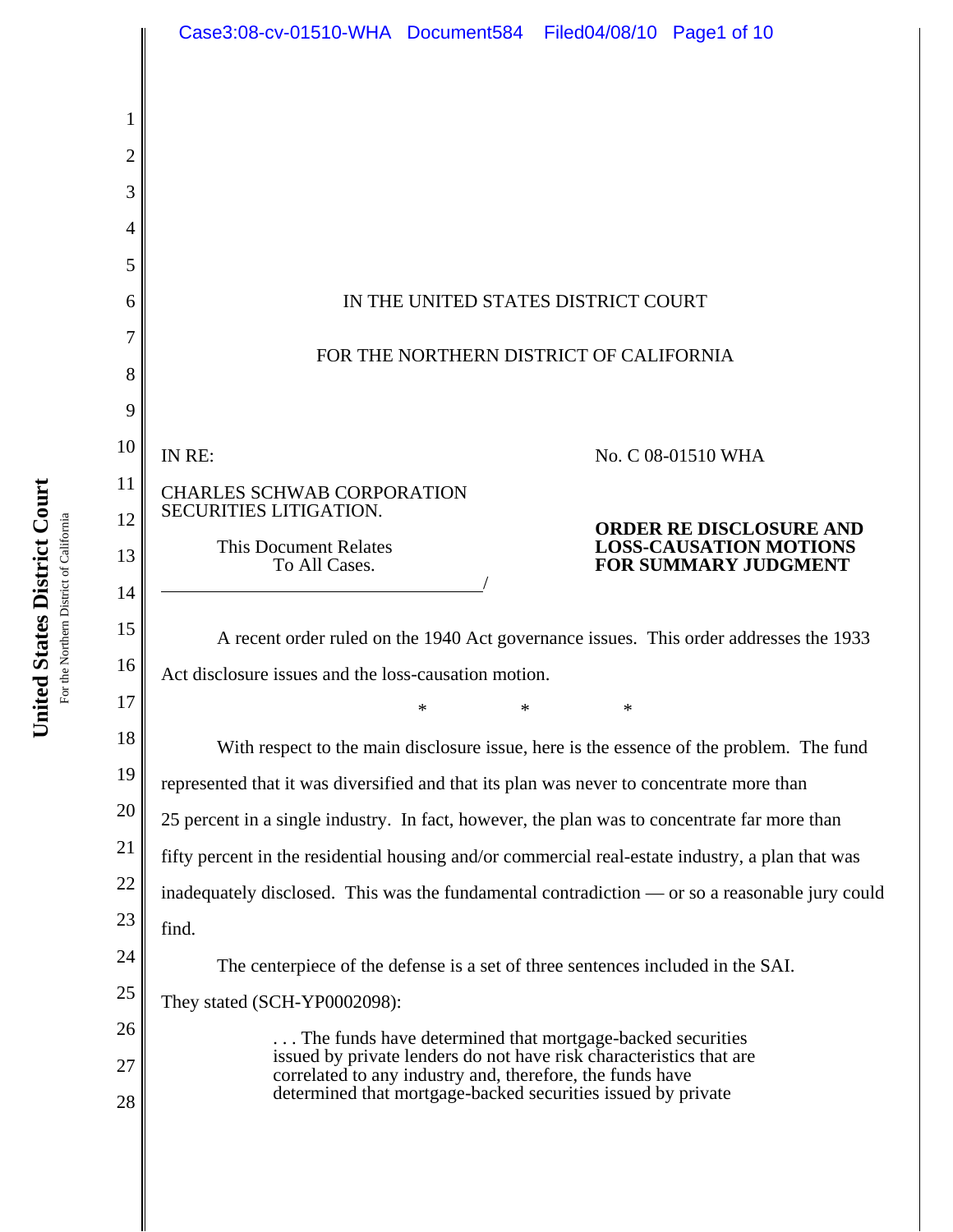lenders are not part of any industry for purposes of the funds' concentration policies. *This means that a fund may invest more than 25% of its total assets in privately-issued mortgage-backed securities, which may cause the fund to be more sensitive to adverse economic, business or political developments that affect privately-issued mortgage-backed securities.* Such developments may include changes in interest rates, state or federal legislation affecting residential mortgages and their issuers, and changes in the overall economy.

Based on these three sentences, the defense contends investors would have understood that more

than 25 percent could be invested in uninsured mortgage-backed securities.<sup>1</sup>

Before turning to the ways reasonable investors would have understood these sentences,

9 it is necessary to place them in the actual context in which they were presented. The SAI was

10 part of the registration statement but unlike the prospectus was available to investors only upon

11 12 request. Nonetheless, this order will assume all investors must be charged with notice of the SAI and its contents.

The SAI began by stating its investment objective was "to seek high current income

with minimal changes in share price." This theme was repeated several times in the registration

15 statement. Then followed 35 pages of "Investments, Risks and Limitations." They were in

16 alphabetical order, starting with "Auction-Rate Securities," then "Bankers' Acceptances," and

17 so on to "Zero-Coupon, Step-Coupon, and Pay-in-Kind Securities." Each page had over forty

18 lines of text in font size 10. Under the C's was "Concentration." It stated:

> **Concentration** means that substantial amounts of assets are invested in a particular industry or group of industries. Concentration increases investment exposure. For purposes of a fund's concentration policy, the fund will determine the industry classification of asset-backed securities based upon the investment adviser's evaluation of the risks associated with an investment in the underlying assets. For example, asset-backed securities whose underlying assets share similar economic characteristics because, for example, they are funded (or supported) primarily from a single or similar source or revenue stream will be classified in the same industry sector. In contrast, asset-backed securities whose underlying assets represent a diverse mix of industries, business sectors and/or revenue streams will be classified into distinct industries based on their underlying credit and liquidity structures. A fund will limit its investments in each identified industry to less than 25% of its total assets. Each of the Tax-Free Bond Funds

 $<sup>1</sup>$  All emphasis is added in this order.</sup>

1

2

3

4

5

6

7

8

13

14

19

20

21

22

23

24

25

26

27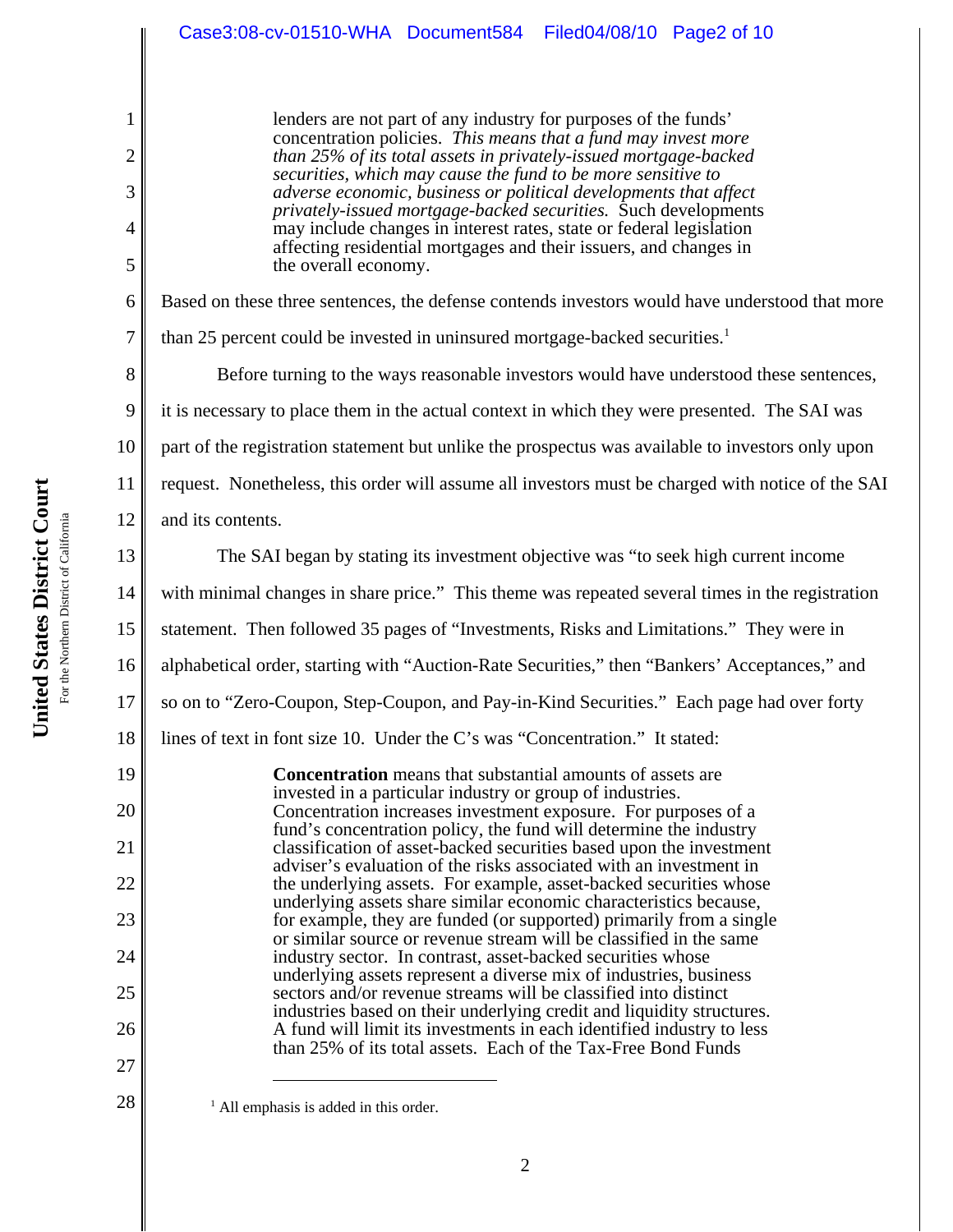|                | Case3:08-cv-01510-WHA Document584 Filed04/08/10 Page3 of 10                                                                                                                                                   |
|----------------|---------------------------------------------------------------------------------------------------------------------------------------------------------------------------------------------------------------|
|                |                                                                                                                                                                                                               |
| 1              | may invest more than 25% of its total assets in municipal securities                                                                                                                                          |
| $\overline{2}$ | financing similar projects, such as those relating to education,<br>health care, transportation, and utilities, which may make them                                                                           |
| 3              | more sensitive to certain adverse economic, business or political<br>developments affecting issuers of such securities. The funds have                                                                        |
| 4              | determined that mortgage-backed securities issued by private<br>lenders do not have risk characteristics that are correlated to any                                                                           |
| 5              | industry and, therefore, the funds have determined that<br>mortgage-backed securities issued by private lenders are not part                                                                                  |
| 6              | of any industry for purposes of the funds' concentration policies.<br>This means that a fund may invest more than 25% of its total assets                                                                     |
| 7              | in privately-issued mortgage-backed securities, which may<br>cause the fund to be more sensitive to adverse economic,                                                                                         |
| 8              | business or political developments that affect privately-issued<br>mortgage-backed securities. Such developments may include                                                                                  |
| 9              | changes in interest rates, state or federal legislation affecting<br>residential mortgages and their issuers, and changes in the overall                                                                      |
| 10             | economy.                                                                                                                                                                                                      |
| 11             | SCH-YP0002098.                                                                                                                                                                                                |
| 12             | This is the paragraph (in the last three sentences) that defendants say put investors                                                                                                                         |
| 13             | on adequate notice that the fund was free to concentrate more than 25 percent — indeed,                                                                                                                       |
| 14             | <i>one hundred percent</i> — in uninsured mortgage-backed securities. There was no cross-reference                                                                                                            |
| 15             | to this paragraph anywhere else in the SAI or elsewhere.                                                                                                                                                      |
| 16             | Under the D's came "Diversification" (id. at 2102):                                                                                                                                                           |
| 17             | <b>Diversification</b> involves investing in a wide range of securities<br>and thereby spreading and reducing the risks of investment. Each<br>fund is a series of an open-end investment management company. |
| 18             | This did not cross-reference to any 1940 Act definition or anything else. <sup>2</sup>                                                                                                                        |
| 19             | Under the M's, a paragraph was entitled "Mortgage-Backed Securities ("MBS") and                                                                                                                               |
| 20             | Other Asset-Backed Securities" (id. at 2112). Note well the words "and Other." This section                                                                                                                   |
| 21             | went on for four pages. Among other things, it said "MBS are based on different types of                                                                                                                      |
| 22             | mortgages including those on commercial real estate and residential property." It also said                                                                                                                   |
| 23             | "Asset-Backed Securities ('ABS') have structural characteristics similar to MBS. ABS represent                                                                                                                |
| 24             | direct or indirect participation in assets such as automobile loans, credit card receivables, trade                                                                                                           |
| 25             |                                                                                                                                                                                                               |
| 26             | $2$ The requirements in Section 5(b) of the 1940 Act are <i>minimum</i> requirements for a diversified fund.                                                                                                  |
| 27             | See Registration Form Used by Open-End Management Investment Companies, Proposed Guidelines, Release<br>No. 33-6447, 1982 WL 35958, at *52 (Dec. 27, 1982). Schwab was free to impose yet more definitional   |
| 28             | requirements such as "investing in a wide range of securities and thereby spreading and reducing the risks of                                                                                                 |

investment."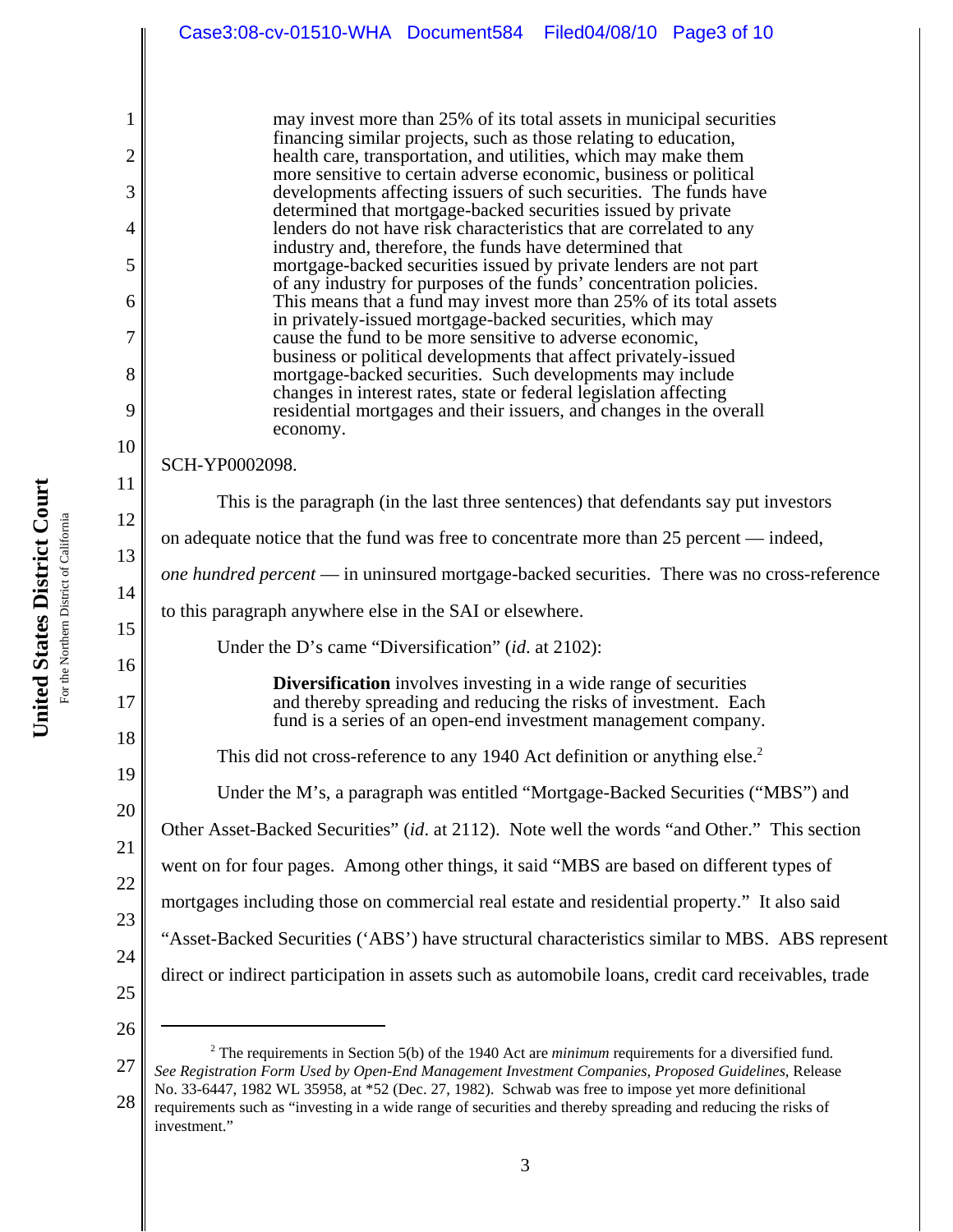### Case3:08-cv-01510-WHA Document584 Filed04/08/10 Page4 of 10

1 2 3 4 5 6 7 8 9 10 11 12 13 14 15 16 17 18 19 20 21 22 23 24 25 26 27 28 receivables, home equity loans (which are sometimes categorized as MBS) or other financial assets. Therefore, repayment depends largely on the cash flows generated by the assets backing the securities" (*id*. at 2113). There was no cross-reference to the paragraph on which the Schwab defendants rely for their defense. After the Z's came a new section entitled "Investment Limitations," stating (*id*. at 2128, 2130–31, 2134): The following investment limitations are fundamental investment policies and restrictions and may be changed only by vote of a majority of a fund's outstanding voting shares. \* \* \* The Schwab YieldPlus Fund® and Schwab GNMA Fund™ *may not*: \* \* \* 2) *Concentrate investments in a particular industry or group of industries*, as concentration is defined under the 1940 Act, or the rules or regulations thereunder, as such statute, rules and regulations may be amended from time to time; \* \* \* The following descriptions of the 1940 Act may assist investors in understanding the above policies and restrictions. \* \* \* **Concentration**. *The SEC has presently defined concentration as investing 25% or more of an investment company's net assets in an industry or group of industries*, *with certain exceptions.* \* \* \* 6) Purchase securities (other than securities issued or guaranteed by the U.S. government, its agencies or instrumentalities) if, as a result of such purchase, 25% or more of the value of its total assets would be invested in any industry or group of industries. \* \* \* In context, what would the three sentences (on which the defense relies) have communicated to reasonable investors? The defense argues that they put investors on notice that the fund could invest *everything* in uninsured mortgaged-backed securities. These sentences do not expressly say this but it is the logical extension of the defense's construction. This would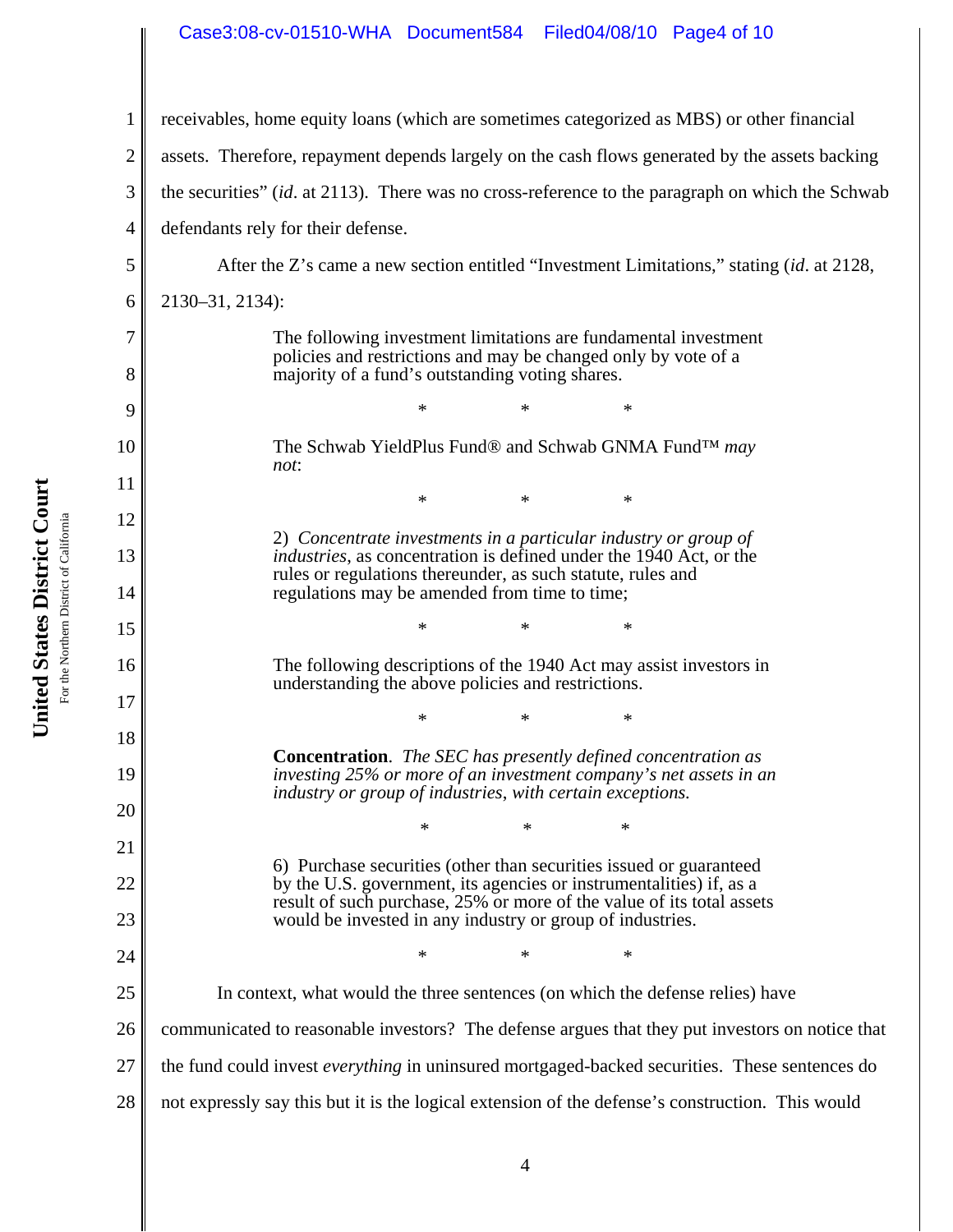# Case3:08-cv-01510-WHA Document584 Filed04/08/10 Page5 of 10

have been an extreme interpretation, for it would have been directly at odds with the otherwise clear-cut representations that the fund was diversified and would never concentrate more than 25 percent in a single industry or group of industries. And it would allow the bizarre possibility that by investing everything in uninsured mortgage-backed securities, the fund would be invested in no industry whatsoever! Every dollar that went into MBS would, under this interpretation, fall into a black hole of finance in which the rules for industry and concentration were suspended. Although it is an extreme view, a jury might be persuaded to the defense's view.

9 10 11 12 13 14 A more moderate reading of the concentration paragraph would have been that, in determining industry concentration for uninsured mortgage-backed securities, the fund would look past the *form* of the MBS obligation and would determine its *substance* by reference to the industry of the ultimate source of payment. Immediately above the three sentences in the same paragraph, the SAI said that this would be its approach in determining the industry for asset-backed securities (*id*. at 2098):

**Concentration** means that substantial amounts of assets are invested in a particular industry or group of industries. Concentration increases investment exposure. For purposes of a fund's concentration policy, the fund will determine the industry classification of asset-backed securities *based upon the investment adviser's evaluation of the risks associated with an investment in the underlying assets*. For example, asset-backed securities whose underlying assets share similar economic characteristics because, for example, they are funded (or supported) *primarily from a single or similar source or revenue stream will be classified in the same industry sector*. In contrast, asset-backed securities whose underlying assets represent a diverse mix of industries, business sectors and/or revenue streams *will be classified into distinct industries based on their underlying credit and liquidity structures*. A fund will limit its investments in each identified industry to less than 25% of its total assets.

24 25 26 27 28 Since the SAI expressly treated mortgage-backed securities as a subset of Asset-Backed Securities, as quoted above (*id*. at 2112), and said that "Asset-Backed Securities ("ABS") have structural characteristics similar to MBS" (*id*. at 2114), readers could naturally have understood the language just indented to include and to apply to mortgage-backed securities. Readers could reasonably have understood the entire paragraph as meaning that the fund, as to MBS, would

1

2

3

4

5

6

7

8

15

16

17

18

19

20

21

22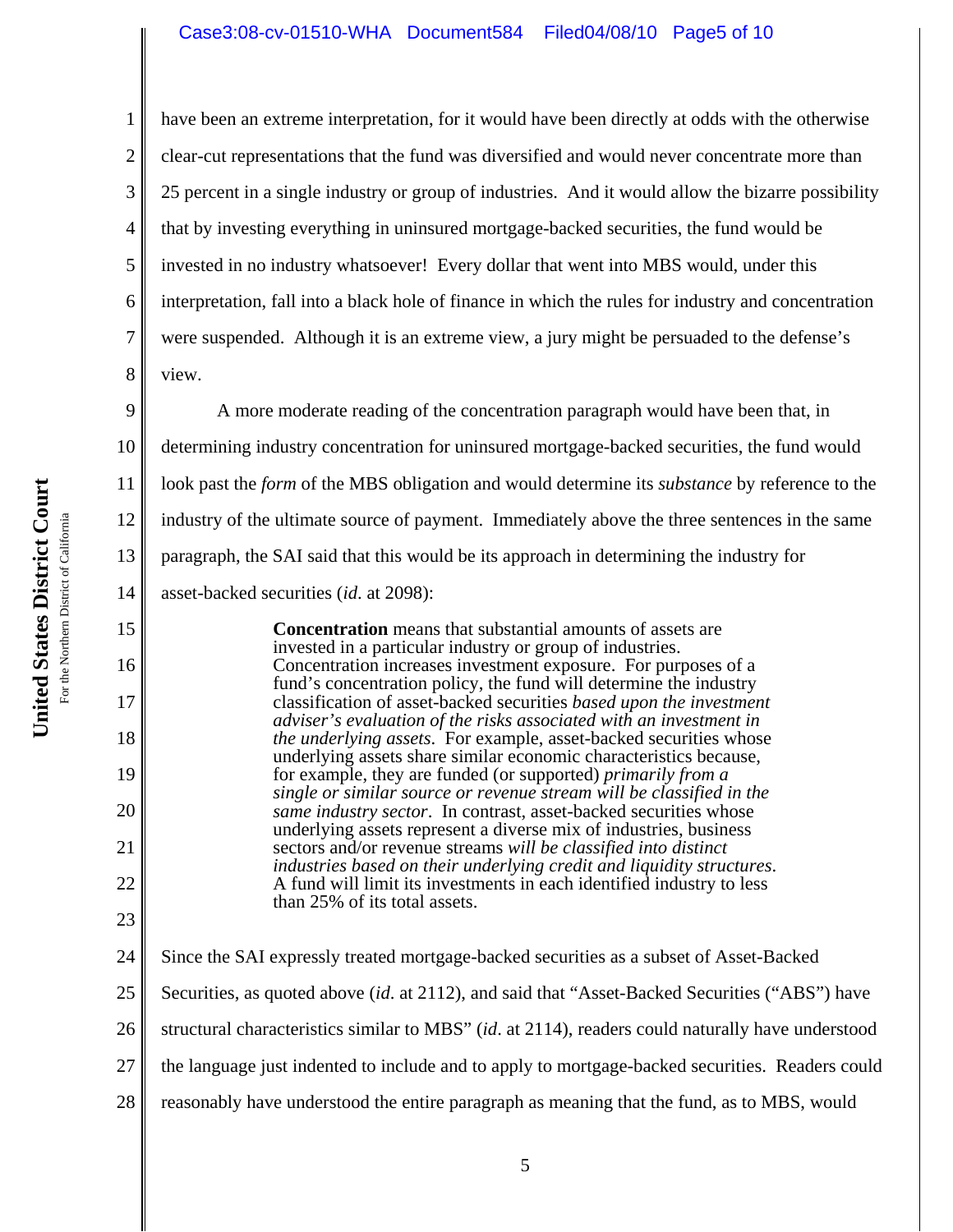### Case3:08-cv-01510-WHA Document584 Filed04/08/10 Page6 of 10

look past the *form* of the obligation and determine the *substance* of the underlying industry by considering the ultimate source of payment, such as, for example, "commercial real estate" or "residential property," the ultimate source of payment being the "asset," as in "Asset-Backed" (*id*. at 2113). In this way, the larger strategies of diversification and the 25-percent limit would still, in *substance*, be honored while MBS in *form* could still exceed 25 percent.<sup>3</sup> For those who had been familiar with the pre-2006 paragraph in which MBS was specifically defined *to be* an industry, the reader could reasonably understand that the 2006 change merely undid the earlier definition and folded MBS back into the larger category of asset-backed securities, making the moderate construction all the more natural. A reasonable jury could reject the defense's extreme view and conclude that the more moderate construction was how investors, faced with the totality of the registration statement, would have understood the three sentences and the overall paragraph.

\* \* \*

14 15 16 17 18 19 20 21 22 23 24 25 On summary judgment, it is necessary to view the evidence in a light most favorable to the non-moving party. Aside from the last three sentences in the "concentration" definition in the SAI, the registration statement (including the SAI) left the distinct impression that the fund was diversified, that its plan was never to concentrate more than 25 percent in a single industry, and that it was designed to offer high current income with minimal changes in share price. Viewing the evidence in a light most favorable to plaintiffs, what appears to have occurred was that the fund managers found it harder and harder to generate earnings higher than conventional money market rates and, to do so, they resorted to an ever-increasing allocation of the fund to uninsured mortgage-backed securities. In 2001, the fund amended its registration statement to state that it would treat mortgage-backed securities issued by private lenders and not federally guaranteed as a stand-alone industry. By defining uninsured mortgage-backed securities to be a stand-alone industry, the fund enabled itself to invest a full quarter of the fund in such securities

26

27 28 <sup>3</sup> The words "industry" or "group of industries" were not defined. A reasonable jury could conclude that "residential housing" and "commercial real-estate" were industries and would have been so understood. That "mortgage-backed securities issued by private lenders" were defined *not* to be an industry or "part of any industry" did not mean that the underlying obligations were not in the residential housing or commercial real-estate industries.

1

2

3

4

5

6

7

8

9

10

11

12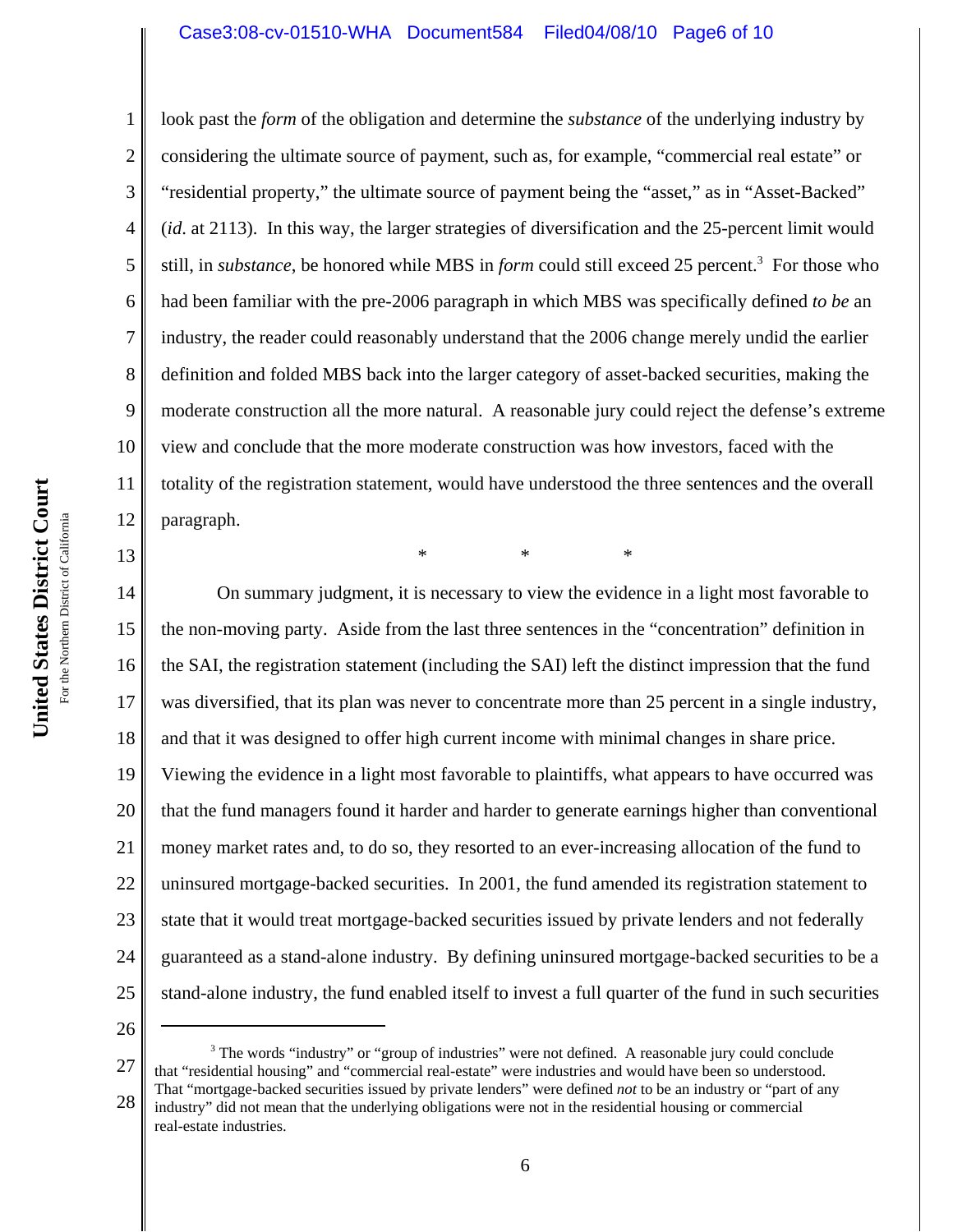#### Case3:08-cv-01510-WHA Document584 Filed04/08/10 Page7 of 10

*in addition to* investments in whatever other industries might also have comprehended such securities before the change. While this may have enlarged the fund's freedom of movement respecting MBS at the time, it also introduced a limitation if and when the 25-percent mark was ever reached for uninsured mortgage-backed securities.

When the fund reached or exceeded the 25-percent limit in 2006, the managers reversed course and tried to define away the limit by defining uninsured mortgage-backed securities *not* to be part of any industry for purposes of the concentration policy. No change, however, was made to the representation that the fund was diversified and would not concentrate more than 25 percent in "a particular industry or group of industries, as concentration is defined under the 1940 Act, or the rules and regulations thereunder, as such statute, rules and regulations may be amended from time to time" (*id*. at 2130). In stating the diversification policy and in stating its policy not to concentrate, the SAI did *not* cross-reference to its homemade not-in-any-industry definition 32 pages earlier but led readers to believe that the definitions to be followed would be as per the 1940 Act and "rules and regulations" thereunder. Similarly, the statements that the fund was diversified did not cross-reference to its not-in-any-industry definition.

16 17 18 19 20 21 22 23 24 Viewing the record most favorably to plaintiffs, a jury could reasonably find that the three sentences had a low profile compared to the much higher profile of the attractive features of the fund, that the three sentences were not cross-referenced in places one might have expected them to be cross-referenced in the interests of plain disclosure, that the now-claimed message of the three sentences was at war with the selling points for the fund, that the three sentences communicated only the moderate meaning set forth above and, overall, that a reasonable investor taking ordinary care to read the entire registration statement would not have been fairly advised, in the total mix of the information, that Schwab felt free to invest more than 25 percent indeed, one hundred percent — of the fund in uninsured mortgage-backed securities.

25 26 27 28 In short, if defendants were going to define away the problem, a jury could reasonably find that they did not do so plainly enough. They should have made it clearer, a jury could find, that the diversification policy and the supposed compliance with statutory and regulatory definitions were, in effect, completely nullified by a plan to invest as much as

1

2

3

4

5

6

7

8

9

10

11

12

13

14

15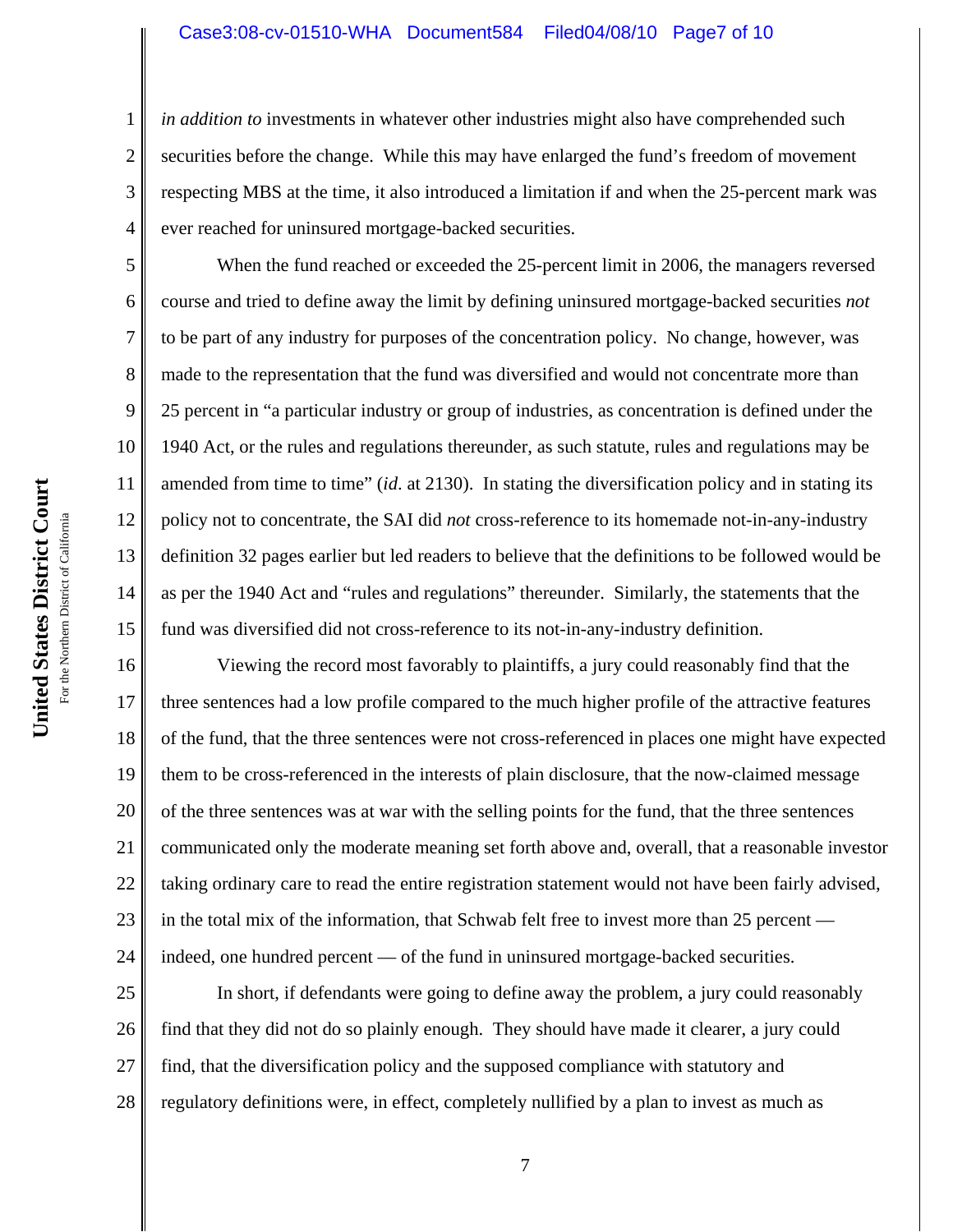## Case3:08-cv-01510-WHA Document584 Filed04/08/10 Page8 of 10

one hundred percent of the fund in uninsured mortgage-backed securities even if all one hundred percent were backed by residential housing. Given that a jury could reasonably make these findings, the defense's motion for summary judgment must be denied. *See Miller v. Thane Intern., Inc.*, 519 F.3d 879, 886–87 (9th Cir. 2008).

\* \* \*

6 7 8 9 10 11 12 13 14 15 16 17 18 19 20 21 Investors were told that the non-concentration policy would be as per "rules or regulations" issued under the 1940 Act. What rules? The Schwab defendants are fond of saying that SEC guidance allowed them to define "industry" in any reasonable way. No doubt, the SEC would approve of a fund defining an industry to be, say, "aviation engines" and then stating that it would *concentrate* in that industry. When the fund has a policy of *not* to concentrate, however, such that no more than 25 percent can be invested in a single industry or group of industries, then defining a segment of the economy *not* to be in any industry at all is a remarkable proposition: *One*, it defies common sense, for all of commerce must fit in some industry sector somewhere and, *Two*, it would automatically allow one hundred percent of all the fund to be invested in the "non-industry," thus, defeating the 25-percent rule. Can it be that the SEC has ever blessed such a not-in-any-industry definition? No such authority has been submitted. When Guide 19 was issued by the Commission in 1983, it stated (48 Fed. Reg. 37962): *Note:* In determining industry classifications, the staff will ordinarily use the current *Directory of Companies Filing Annual Reports with the Securities and Exchange Commission* (the "Directory") published by the Commission. A registrant may refer to the *Directory*, or may select its own industry classifications, but

such classifications must be reasonable and should not be so broad that the primary economic characteristics of the companies in a single class are materially different. Registrants selecting their own industry classifications must be reasonable and should disclose them (a) in the prospectus in the case of policy to concentrate, or (b) in the Statement of Additional Information in

the case of a policy not to concentrate.

22

23

24

25

26

27

28

1

2

3

4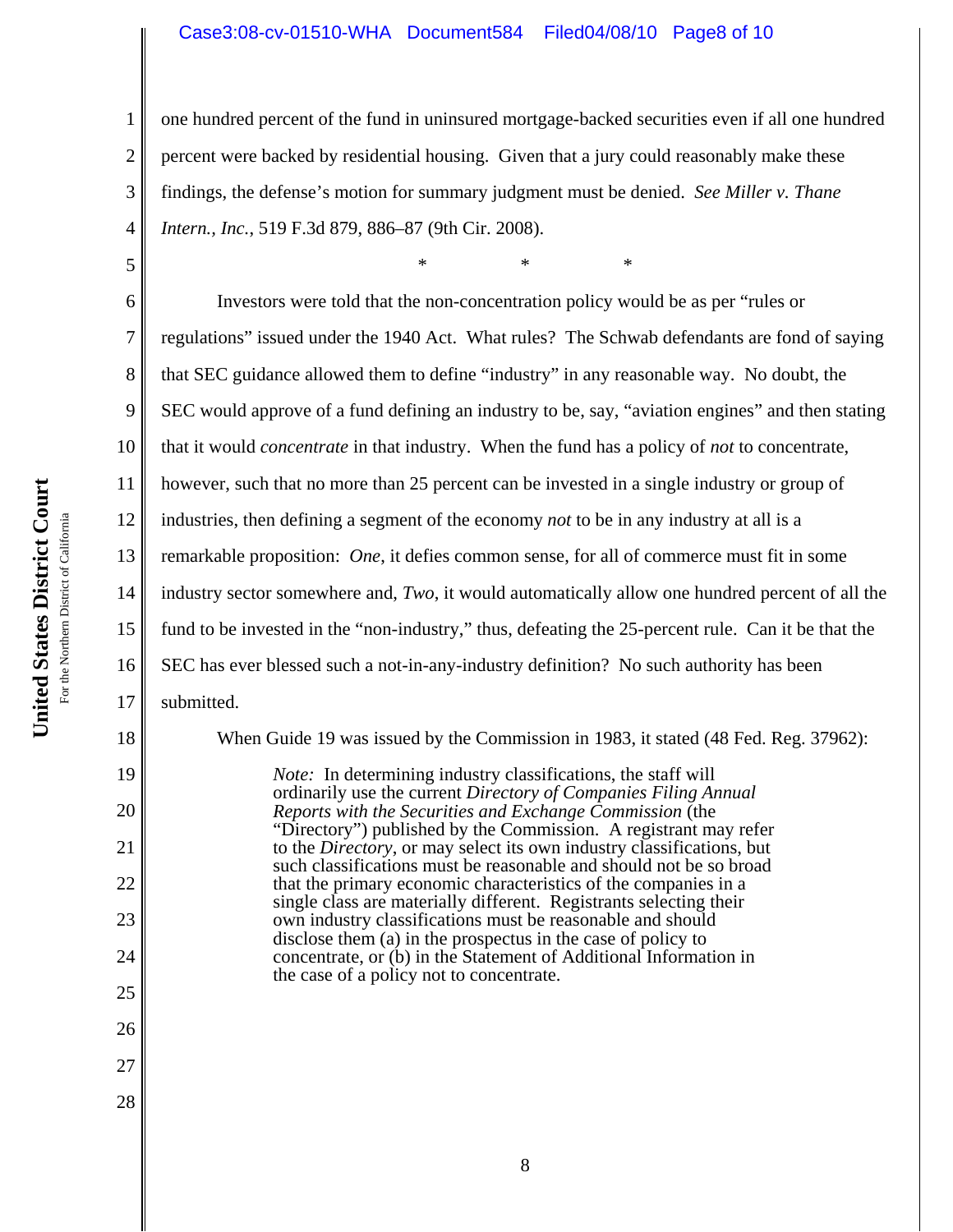#### Case3:08-cv-01510-WHA Document584 Filed04/08/10 Page9 of 10

True, as the defense points out, this allowed funds to select their own industry classification, if "reasonable," even for a policy *not* to concentrate. *But the Commission has never, it seems, authorized not-in-any-industry definitions in connection with a policy not to concentrate.*<sup>4</sup>

When Guide 19 was adopted in 1983, the SEC said it would be "very unlikely" that its standardized industry classifications would be inadequate for funds whose policy was *not* to concentrate. In the preamble summarizing public comment on the proposed rule, no one even suggested the possibility that a non-concentrating fund could define a type of commerce not to be in any industry at all. 48 Fed. Reg. at 37956. In short, there is no authority for the notion the Schwab defendants followed affirmative SEC guidance adopting a not-in-any-industry definition in connection with a policy not to concentrate.<sup>5</sup>

11 12 13 14 15 16 17 This point may have relevance to the 1940 Act governance issues but is also referenced here under the 1933 Act disclosure issues since, in evaluating how a reasonable investor would have understood the three sentences in context, a jury would be entitled to take into account whether one meaning would be lawful and the other not. That is, ambiguities are generally resolved in favor of a lawful meaning rather than an unlawful one. Put differently, even the defense concedes that the definition would have to be "reasonable." In deciding between two meanings, a jury would be entitled to reject a meaning it finds to be unreasonable.

\* \* \*

19 20 21 22 23 24 At the request of the defense, the Court has read *Yu v. State Street Corporation*, 2010 U.S. Dist. LEXIS 17147 (MDL No. 1945, S.D.N.Y. 2010). Although *Yu* involved a similar mutual fund and involved mortgage-backed securities, the specific representations at issue there were different. There was no attempt to define away the problem, as here. The devil is always in the details and the details are different here from there. *See In re Evergreen Ultra Short Opportunities Fund Sec. Litig.* 2010 U.S. Dist. LEXIS 31360 (D. Mass. 2010).

25

27

18

1

2

3

4

5

6

7

8

9

<sup>26</sup> <sup>4</sup> Or, for that matter, in connection with a policy to concentrate, at least as far as the Court can determine.

<sup>28</sup>  $<sup>5</sup>$  Guide 19 was withdrawn in 1998. 63 Fed. Reg. 13916. It is referenced here because the Schwab</sup> defendants rely on it, while acknowledging it was rescinded, as the only statement by the Commission on the subject.